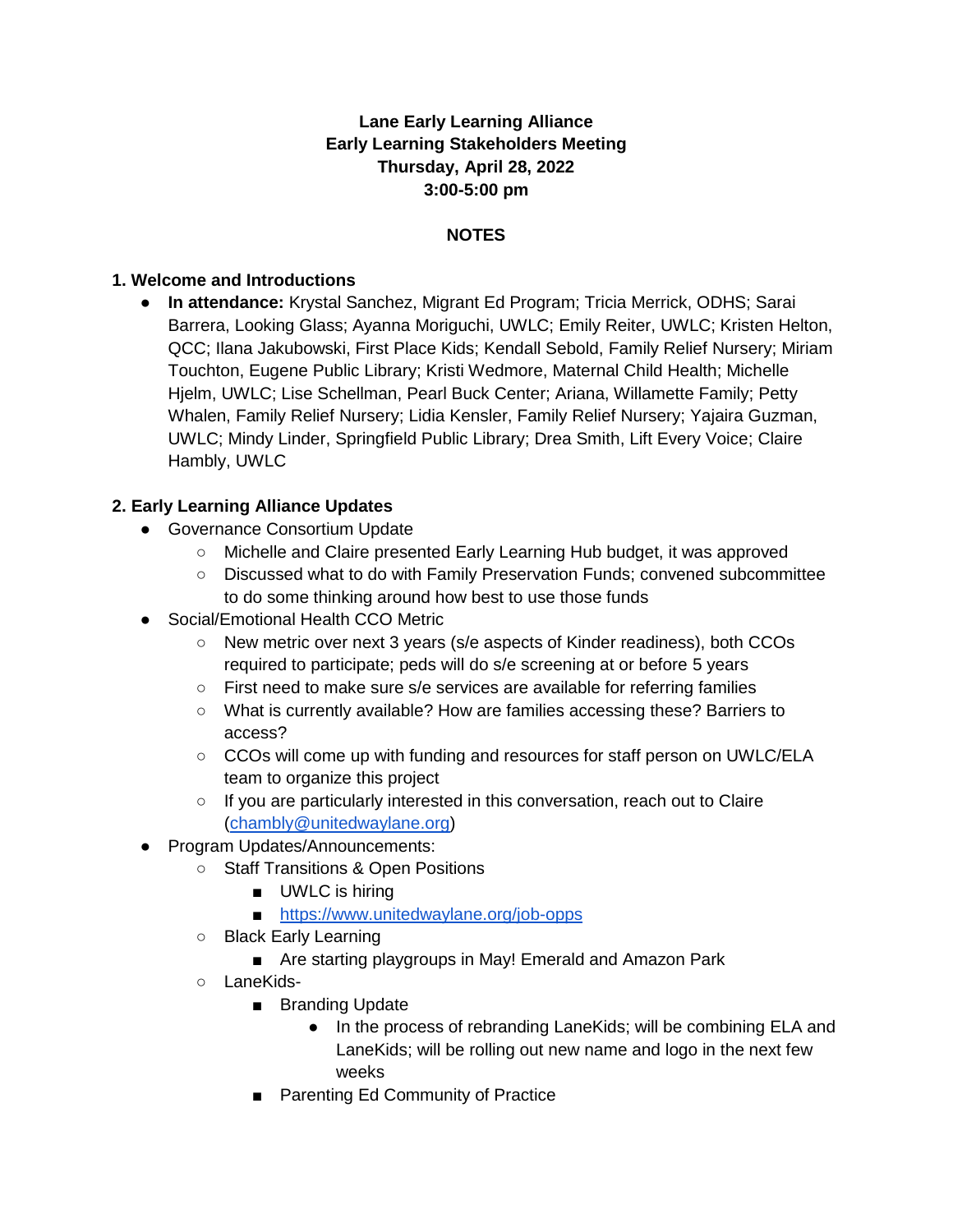- First meeting of LaneKids mini-grantees, desire to get together and discuss work; strong core group attended though not very many
- TPOL- free for all Lane Co Families!
	- LaneTripleP.org; available in English and Spanish
- Preschool Promise
	- Currently in year 21-22, coming to a close in June. Enrollment closes on May 20th for this year.
	- Upcoming year 22-23, will have expansion of up to 250 more slots, locations TBD; ELD has said they will release provider application in the Spring- seeking new providers! Please spread the word and direct them to Quality Care Connections
		- Interested families can join the 22-23 Family Interest List if they are interested in receiving the application when it comes out
		- In the process of finalizing new digital platform for applications and registration; hoping to lower lots of barriers; the process will still be the same
		- Any questions, contact Michelle Hjelm [\(mhjelm@unitedwaylane.org\)](mailto:mhjelm@unitedwaylane.org)

## **3. Early Learning Stakeholders Meeting Review**

- What do we value about this time and space? What would like this group to be/do?
	- Possibility of periodically utilizing affinity groups/breakout rooms
	- Lidia: new to this group so looking to see what programs/resources are in the community
	- Ilana: *It would be great to have some time set aside periodically for everyone to do little mini elevator pitches about the programs that their agencies offer, as well as the focus clientele.*
	- Peggy: lots of change-over, would be helpful to hear what folks do periodically
	- Michelle: *I love the updates; I think it would be neat if there was some space for collaboration between agencies present. Perhaps a brainstorming of ways to collaborate and then space to do so*
		- Lots of overlap between clientele served; making space for reaching shared populations
	- Tricia: I love the updates
	- Lise: format is good, UW has been responsive to what folks are interested in; presentations are relevant
	- Mindy: *I'd love a master list of contacts with: name, org, contact (email/phone), brief description; I've found the networking and awareness to be a huge value. I'm not sure if this list would be best online or in a Google do or....*
	- Ilana: *I appreciate learning about the macro level policy/funding work that United Way is engaged with.*
		- Funding and policy work that's applicable to early learning
	- Any other thoughts, please send them to Claire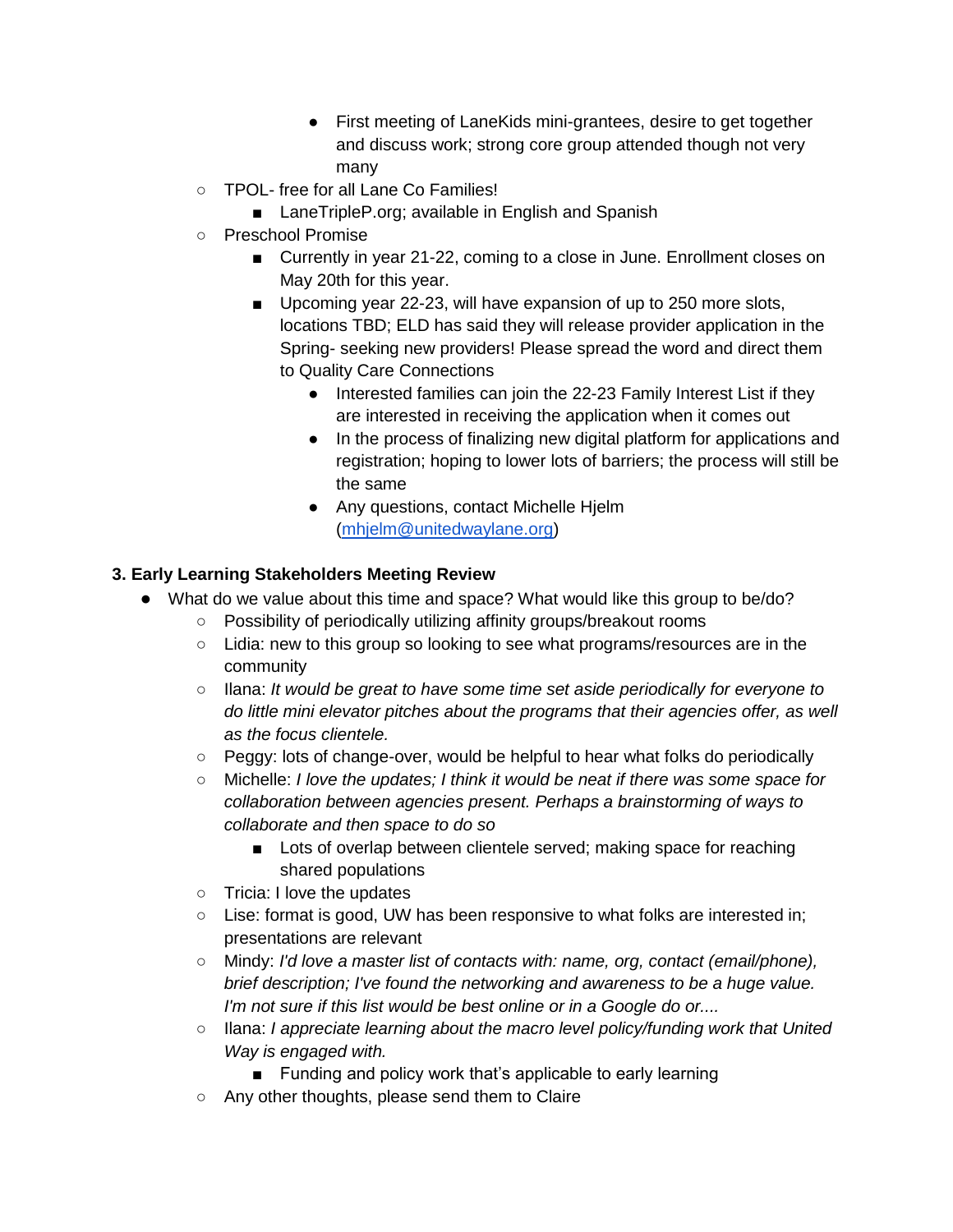### **4. United Way Racial Justice Fund**

- Alma Fumiko-Hesus, Director of Individual Giving, and Emily Dale, Community Engagement Coordinator, United Way of Lane Co.
- How to get involved:
	- Attend a listening session
	- Come to our Open House on May 25
	- Talk to the Advisory Council
	- Take the anonymous online survey
	- Sign up for our RJF Newsletter
- Website:<https://www.unitedwaylane.org/racial-justice>
- Email: [racialjustice@unitedwaylane.org;](mailto:racialjustice@unitedwaylane.org) Text: 541-357-5803;
- Alma: [ahesus@unitedwaylane.org;](mailto:ahesus@unitedwaylane.org) Emily: [edale@unitedwaylane.org](mailto:edale@unitedwaylane.org)
- Questions?
	- Goal is to have funds and later make decisions about how to invest? First round will likely be smaller number of larger awards
	- Drea: Do you work with City of Eugene? Talk around restructuring parks- want ideas but don't want to hire us to do the work; questions around school districtslack of diversity. What can we do to hire and retain folks? Should be cross-over in these conversations
		- Mindy: *I recommend reaching out Kate Ali, Public Art Manager at the City of Eugene. She is part of Cultural Services (which is part of the Library/Rec/Cultural Services team. [kali@eugene-or.gov.](mailto:kali@eugene-or.gov) She could connect you with the right people. She is actively involved in the parks planning process as it relates to public art -- and is at the table for a lot of these (challenging...) conversations.*
- Alma: Please let us know where else we could be engaging with communities
- Sarai: regarding engagement, especially with Indigenous folks- what conversations are happening?
	- Trust-building doesn't happen within a finite timeline, building connections; looking to expand council, partners at UofO, LCC; starting with council members first and being intentional
	- Michelle: at the starting point as far as engaging Indigenous communities; haven't received feedback yet

# **5. Lift Every Voice**

- Drea Smith, Owner/Founder
- Started LEV about a year ago; started working with parents
- Work directly with parents, taught parenting series through LaneKids and then Daisy CHAIN; one series targets BIPOC families and the other is open to all families
- Now, focusing on parent coaching/mentoring; sometimes just parents, just children, sometimes both
- [www.lifteveryvoiceeugene.com;](http://www.lifteveryvoiceeugene.com/) [bipocwellness541@gmail.com](mailto:bipocwellness541@gmail.com)
- Questions?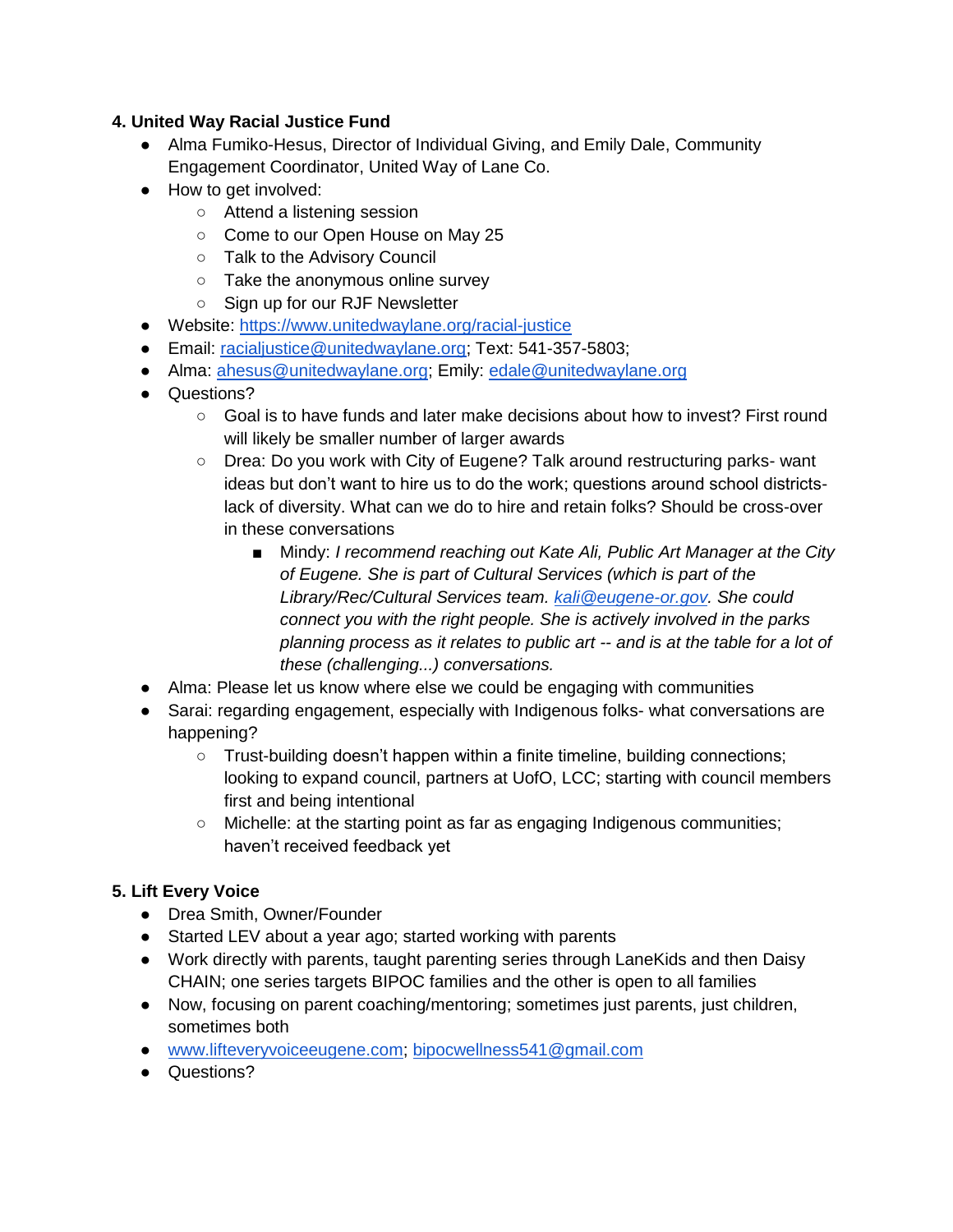- Eligibility requirements? Age range birth to six (for parents); no age range for the children
- For families who have wide range of ages? Haven't encountered this yet
- Trainings for early learning professionals? Kristen will reach out
- Cost? Sliding scale starting at \$25, folks pay what they can; discount for BIPOC families (on website)

### **6. Agency Updates**

- Looking Glass
	- Have waitlist for Spanish speakers; just hired bilingual mental health therapist
	- Hiring Mental Health Therapists
	- Groups for LGBTQIA families
	- Funding for 10 free sessions who don't have insurance
	- [sarai.barrera@lookingglass.us](mailto:sarai.barrera@lookingglass.us)
- Pearl Buck Center
	- Work with families where parent has cognitive limitation; often agencies don't realize this is what's going on with a family, happy to do presentations for organization- how to recognize, strategies to use; if child is 0-6, can work in outreach program; have preschool for ages 2-5, need to be in Eugene/Springfield area or have transportation
	- Hiring
	- What services do you offer to families? Provide full package for adults with cognitive disabilities- offshoot for parents; do home visits (crisis mgmt, food boxes, behavior issues)- broad spectrum of services
	- Referral process? Contact Lise, have conversation to see if family falls into demographic
	- Could do presentation in this group how to recognize parents with cognitive challenges
	- Does PB offer bilingual services? Just lost bilingual person so would need to use translators; funded through grants- wages are very low
	- [lise.schellman@pearlbuckcenter.com](mailto:lise.schellman@pearlbuckcenter.com)
- Springfield Public Library & History Museum
	- Expanded storytimes:<https://wheremindsgrow.org/events/storytimes>
	- Condensed English and Spanish storytimes into bilingual storytime! Every Wednesday at 10 am and Saturdays at 11 am
	- Baby/toddler storytime on Tuesdays at 11
	- Want to host something at the library or have library come to you, reach out to Mindy [\(mlinder@springfield-or.gov\)](mailto:mlinder@springfield-or.gov) 541-744-3388
- First Place Kids
	- First Place Kids serves children and families who are actively unhoused with a free, therapeutic preschool and weekly family support activities including parent education. We are housed within St. Vincent de Paul's First Place Family Center, who also administered an overnight family shelter program. Our main update is that we are hiring a Preschool Teacher! Please contact me at (541)